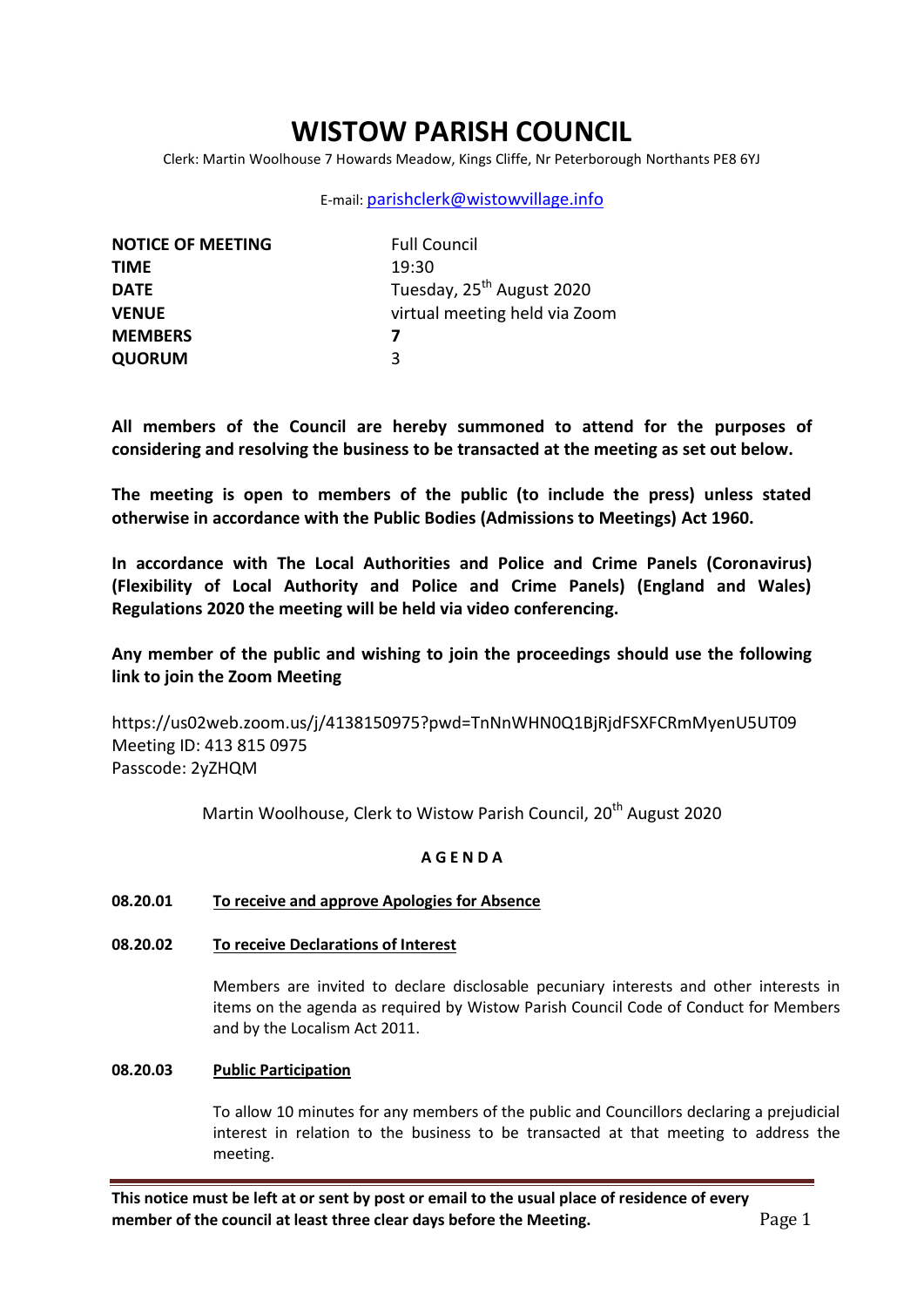### **08.20.04 Approval of Minutes**

To receive and approve the minutes of the meeting held on  $28<sup>th</sup>$  July 2020

#### **08.20.05 Matters arising or carried forward from the previous meeting.**

- **08.20.05.01** The Environment (Zero Carbon) (formerly Climate Emergency), including Emergency Plan
- **08.20.05.02** Village Plan
- **08.20.05.03** Grass cutting
- **08.20.05.04** Street Lighting
- **08.20.05.04** Litter Pick
- **08.20.06 County and District Councillor reports**

To receive reports from Cambridgeshire CC and Huntingdonshire DC councillors

### **08.20.07 Courtesy and Professional Conduct**

To receive a report from Cllr Leaton

**08.20.08 Notification of planning items.**

### **Treyarnon, Manor Street, Wistow – Appln No: 20/01055/HHFUL**

2 bay oak car port

#### **08.20.98 Finance**

**08.20.09.01** To approve accounts for payment: 28<sup>th</sup> July 2020

| <b>Date</b> | <b>Ref No</b> | Payee          | <b>Description</b>                       | Amount £ |
|-------------|---------------|----------------|------------------------------------------|----------|
|             |               |                |                                          |          |
| 25/08/20    | 464           | Came and Co    | Additional insurance premium re zip wire | 65.40    |
| 25/08/20    | 465           | Mr M Woolhouse | Zoom monthly invoice                     | 14.39    |
| 25/08/20    | 466           | Mr M Woolhouse | Net salary August 2020                   | 260.00   |
| 25/08/20    | 467           | Mr G Macinnes  | Reimbursement of cost of removing        | 65.00    |
|             |               |                | wasps nest                               |          |

**08.20.09.02** To note the Income and Expenditure Account for August 2020 (attached).

**08.20.09.03** To note the bank reconciliation August 2020 (attached).

- **08.20.09.04** To note the bank balances in the current and deposit accounts.
- **08.20.09.05** To note the current position on the opening of bank accounts with MetroBank
- **08.20.09.06** To approve the draft letter to Barclays (attached)
- **08.20.09.07** To note the audit position (auditors report attached)
- **08.20.10 Traffic, Highways & Road Safety**

**08.20.10.01** Save as referred to below or in correspondence circulated nothing to report this month